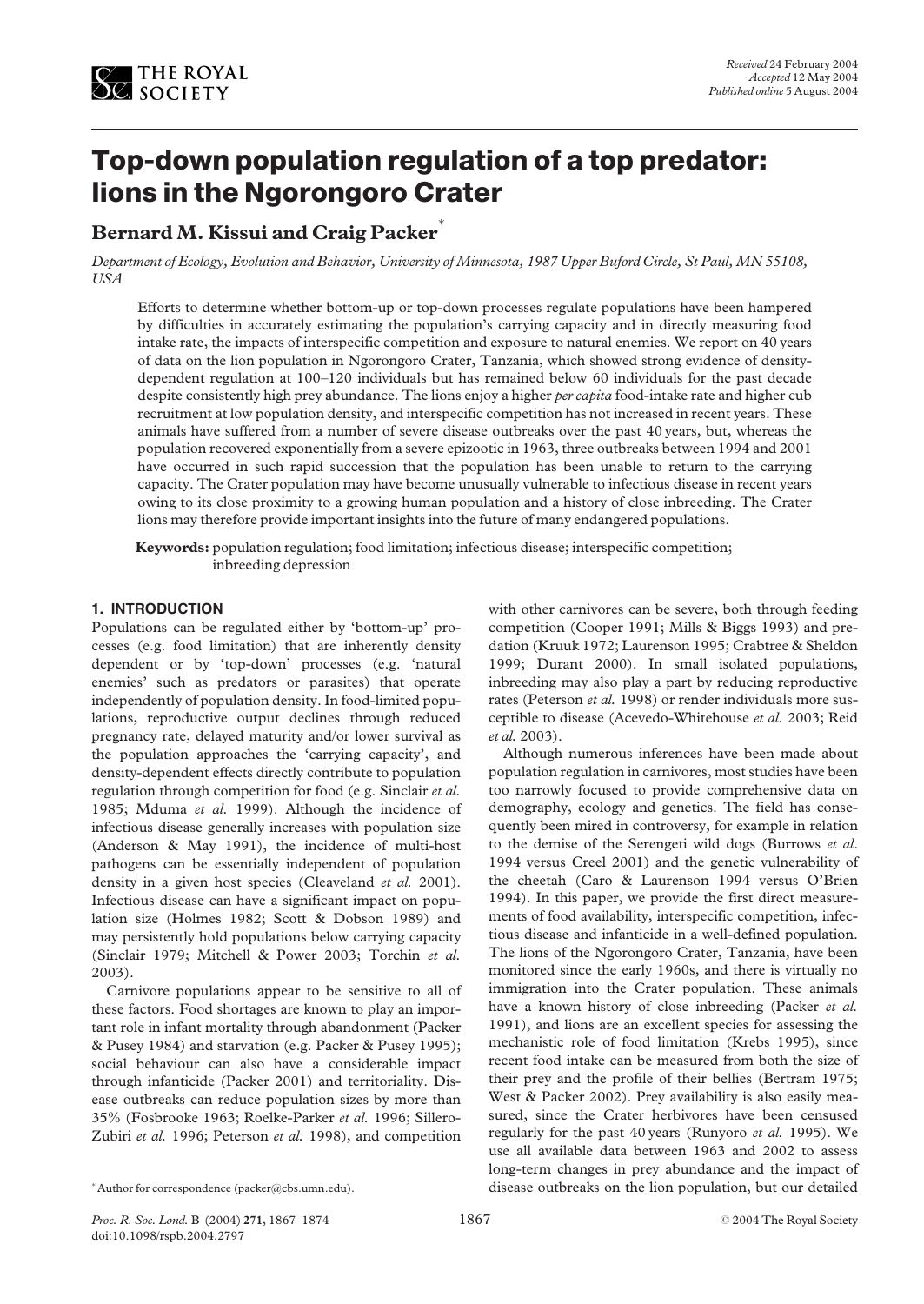data on diet and food intake were collected during two intensive study periods: 1982–1983, when the Crater population reached its all-time high and averaged 105 individuals (Cairns 1990), and 1999–2000, when the population averaged only 50 individuals and a severe drought temporarily boosted food availability (Kissui 2001).

### 2. MATERIAL AND METHODS

The Ngorongoro Crater is a  $250 \text{ km}^2$  caldera located at the western edge of the Gregory Rift, with walls 400–600 m high. The Crater floor enjoys a year-round supply of water from seasonal rainfall and permanent streams originating in the northern highland catchment forest, supporting large numbers of resident ungulates through persistent grass growth at the edges of marshes and swamps (Estes 2002). Individual lions are identified from whisker-spot patterns (Pennycuick & Rudnai 1970) and natural markings (Packer et al. 1991). Dates of birth are inferred from the characteristic behaviour of females around parturition (Packer et al. 2001). During the two intensive study periods, every individual in the population was located two or three times every 10 days, and prey selection and preferences were estimated from census data collected in 1978–1980 and 1998–2001. Major herbivore species have been censused by ground counts conducted in the wet and dry seasons in most years since 1964 (Runyoro et al. 1995; Estes 2002).

Diet and food intake were recorded between 06.30 and 18.30 with a 2–3 h gap in the afternoon. Carcass data included species and age–sex class (based on body size, size and shape of horns and coat colour; Sinclair 1977). 'Observed food intake rate' is the total biomass of carcasses obtained during each study period divided by the total number of 'female sightings'. 'Female sightings' are tabulated as follows: a lone female observed on 3 days contributes three female sightings, whereas a group of five females observed on 2 days contributes 10 female sightings.

As an upper limit of carcass biomass, we assume that the lions always consumed the entire carcass; as a lower limit, we assume that they consumed only the amount still available when first observed. Estimates are adjusted according to live weight, total carcass weight, proportion of lean meat and proportion of inedible matter (Sachs 1967; Packer et al. 1990). At the onset of each observation, the carcass was categorized as: 1, intact; 2, viscera partly absent but muscle tissue intact; 3, viscera absent but muscle intact; 4, three-quarters of muscle remaining; 5, one-half remaining; or 6, one-quarter remaining. We also estimated recent food intake from the standing profile of each lion (Bertram 1975), which provides a more complete measure of food intake, including night-time feeding when lions are most active, and indicates whether a lion has fed even when no carcass had been observed. The belly scale ranges from 1, indicating maximal distension, to 5 with increments of one-quarter (0.25). Bone-marrow condition reflects fat content and, hence, health at death (Sinclair & Arcese 1995). Samples were obtained from long bones and assigned to one of five categories according to texture and colour: solid white fatty, white opaque gelatinous, translucent gelatinous, red gelatinous and absent. For multiple carcasses, the median weight and health of the carcasses was used.

We estimated the selection ratio  $(\hat{w}_i)$  for a prey species i as  $(o_i/\pi_i)$ , where  $o_i$  is the proportion eaten and  $\pi_i$  is the proportion in the prey population (Manly et al. 1993; Höner et al. 2002). The standardized selection ratio  $(B_i)$  is calculated as  $\hat{w}_i/(\sum_{i=1}^{i-1}\hat{w}_i)$  and estimates the probability of a particular prey species  $i$  being selected if all prey types were equally available; standard errors and  $\chi^2$  statistics were determined following Manly *et al.* (1993). Statistical analyses used SAS for Windows v. 8, release 8.2; pvalues are two-tailed.

#### 3. RESULTS

In 1962, the Crater lion population crashed from 75–100 individuals to 12 individuals, coincident with an outbreak of blood-sucking stable flies (Stomoxys calcitrans) (Fosbrooke 1963; Packer et al. 1991). Subsequently, the population climbed rapidly to reach over 100 individuals by 1975 [\(figure 1](#page-2-0)a) then averaged ca. 100 individuals until 1983 when it went into a persistent decline, and it has generally remained below 60 animals since 1993, reaching a low of 29 animals in 1998. At a coarse level, these changes are not correlated with overall changes in prey availability on the Crater floor, in terms of the numbers either of mediumsized herbivores (wildebeest plus zebra) or of Cape buffalo [\(figure 2](#page-3-0)). We combine zebra with wildebeest because lions catch the two species with similar success, but buffalo are more formidable (see later in this section).

The abundances of buffalo and wildebeest changed between the intensive-study periods: buffalo increased over 200% from 1280 individuals in the high-lion-populationdensity years (1978, 1980–1981) to 3982 individuals in the low-lion-population pre-drought years (1998–2000), whereas wildebeest decreased by ca. 20% from 13 924 animals (1978–1980) to 11 234 animals (1998–2000). Zebra remained nearly constant at ca. 4081 individuals (1977– 1978, 1980) versus 4184 individuals (1998–2000). During the drought of 2000, the Crater buffalo fell by 45% to 2206 individuals by early 2001 (Estes 2002), but wildebeest (10 956 individuals) and zebra (3852 individuals) were largely unaffected. [Table 1](#page-3-0) presents selection ratios and prey preferences for the lions during 'high lion density' (1982– 1983), 'low lion density–pre-drought' (1999–March 2000) and 'low lion density–drought' (April–November 2000). The standardized selection ratios  $(B_i)$  indicate that at high population density the lions selected buffalo more often than wildebeest and zebra, and both buffalo and zebra were taken more often than expected from their abundances. During both low-lion-density study periods, lions selected buffalo more than zebra and wildebeest, and buffalo were taken more often than expected from their abundance, but the selectivity for buffalo was far higher during the drought. We categorized prey into large (greater than 300 kg live weight: adult buffalo, eland, rhinoceros and hippopotamus), medium (100–300 kg: adult wildebeest, zebra and hartebeest, yearling buffalo, and hippopotamus and rhinoceros calves) and small (less than 100 kg: adult gazelle, reedbuck, warthog and ostrich, and wildebeest, zebra and buffalo calves) and found that the lions' diet contained a similar proportion of medium-sized prey during the high and low population (pre-drought) periods, whereas the proportion of large prey increased during the 2000 drought  $(\chi^2 = 27.28, d.f. = 4, p < 0.01, n = 418)$ . Thus, the Crater lions showed an increasing preference for buffalo through the course of the three study periods, while buffalo increased in abundance until the end of the drought. Since buffalo are far larger than wildebeest or zebra, the lions had access to greater prey biomass in the two low-lion-density periods than at high population density.

The Crater lions enjoyed higher food intake rates at low population density than at high density ([figure 3\)](#page-4-0). Per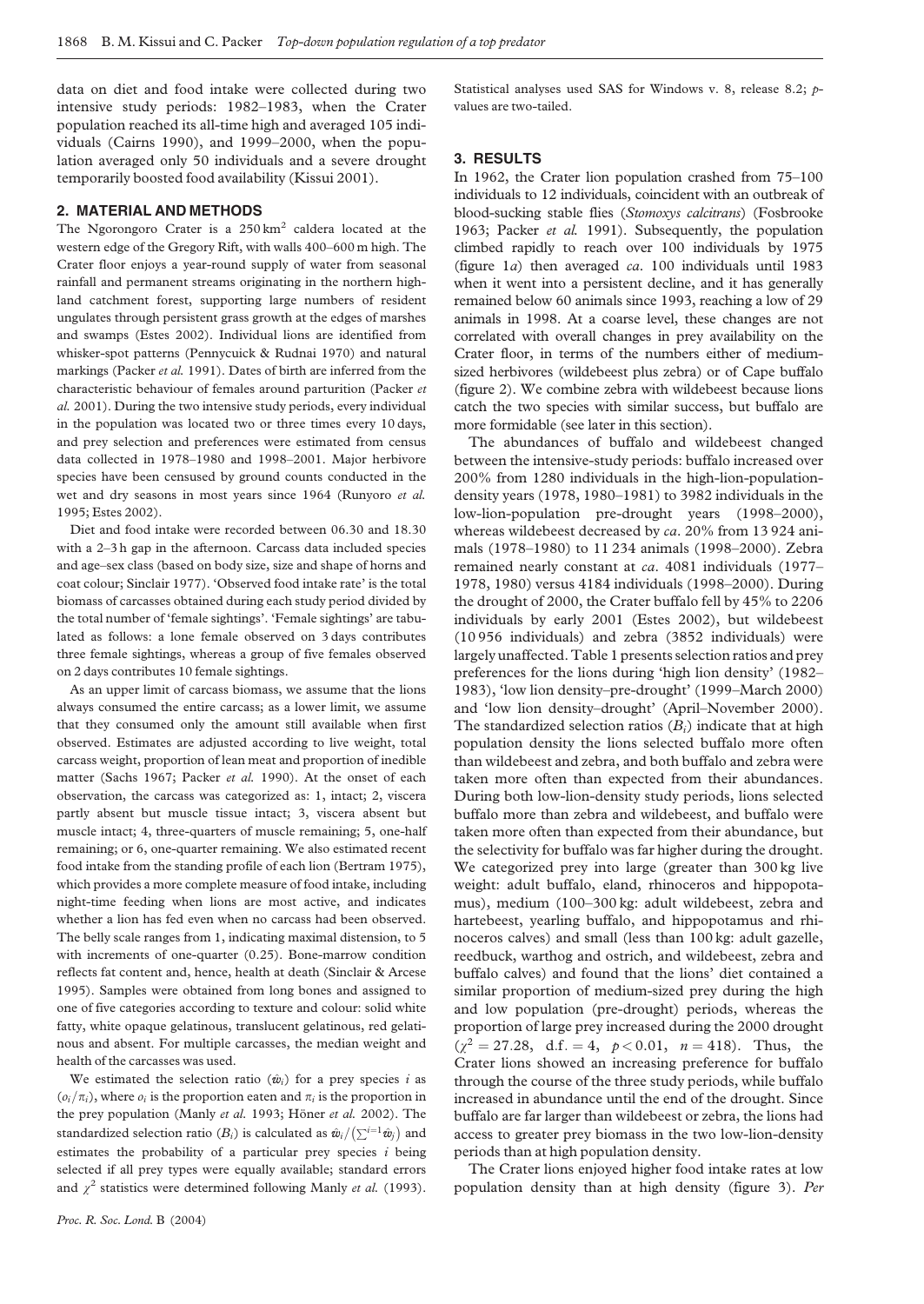<span id="page-2-0"></span>

Figure 1. Demographic trends. (a) Total population size (dotted line) and the number of adults aged 4 years or older (solid line) for each month in the period 1963–2003; vertical bars indicate timing of die-offs. (b) Proportion of cubs less than 1 year old exposed to male takeovers each year. (c) Annual rate of population change as a function of population size. Data from outbreak years (1962, 1994, 1998 and 2001) are circled; the dotted circle is the second year of the 1994 die-off.

capita, females gained access to considerably more meat in the later study periods [\(figure 3](#page-4-0)a), owing both to a greater frequency of carcasses (0.10 per female per day in 1999– 2000 versus 0.07 per female per day in 1982–1983) and to a greater proportion of large prey (especially buffalo) in the diet. Meat availability skyrocketed during the drought of 2000 (figure  $3a$ ) when the frequency of carcasses was  $0.16$ per female per day. Consistent with the overall trend, each age–sex class enjoyed substantially higher belly sizes (and hence food consumption) at low population density ([figure](#page-4-0) [3](#page-4-0)b). However, belly sizes were no higher during the drought than in the preceding months, despite a much higher availability of meat, suggesting that the lions were already obtaining as much meat as they required during the low-density pre-drought period and that they did not completely consume the drought-stricken buffalo carcasses.

We have little evidence that lions suffered from increased competition with hyenas in recent years. Spotted hyenas are most successful in stealing carcasses from lions when they greatly outnumber them, and hyenas are far less successful at supplanting male lions than females. However, the relative abundance of hyenas was no higher in the 1990s than in earlier years, nor has there been a significant change in the adult sex ratio of the lion population. Despite the relatively small size of the lion population in recent years, the hyena–lion population ratio was only  $4.2:1$  in the late 1990s (Höner et al. 2002) compared with an estimated 14 : 1 in the late 1960s (Kruuk 1972) when the lion population was nevertheless able to grow rapidly (figure  $1a$ ).

Höner et al. (2002) report 22 cases in which hyenas obtained carcasses from lions during 1996–1999. However, during our low-density study periods in 1999–2000, we observed lions feeding from more than 260 carcasses, but hyenas never succeeded in supplanting the lions. We observed the hyenas waiting until the lions had finished the meat and scavenging the bones and skin only after the lions had moved off. Nevertheless, hyenas are sufficiently nocturnal that our sampling techniques might not reveal the true extent of competition between the two species. We therefore checked for feeding competition with hyenas by measuring the amount of meat already eaten and the amount still remaining when lions were first observed at a carcass. If lions suffered greater scavenging from hyenas in recent years, the lions should have eaten less meat from each carcass. The amount of meat already eaten when the lions were first encountered at a kill did not differ among the three periods (ANOVA:  $F = 1.92$ ,  $p = 0.15$ ,  $n = 253$ ), but there was a significant difference in the amount of meat remaining (ANOVA:  $F = 15.24$ ,  $p < 0.01$ ,  $n = 253$ ) with the highest amount remaining during the 2000 drought period [\(table 2](#page-3-0)a).

If the Crater lions suffered from greater levels of hyena scavenging in recent years, the lions should have consumed less meat at each kill—and had concomitantly smaller belly sizes for a given carcass size. We therefore used a generalized linear model (GLM) to compare the belly sizes of female lions (2 years old or older) observed at each carcass, adjusting for the amount of meat already eaten and the number of female lions present at the carcass ([table 2](#page-3-0)b). The relationship between belly size and the amount of meat already eaten showed a significant interaction with study period: belly size depended on the amount of meat already eaten during both high population density ( $t = -4$ ,  $p < 0.01$ ,  $R^2 = 0.20$ ) and pre-drought low population density ( $t = -4.23$ ,  $p < 0.01$ ,  $R^2 = 0.20$ ), but not during the 2000 drought ( $t = -0.52$ ,  $p = 0.60$ ,  $R^2 = 0.00$ ), suggesting that lions ate a comparable proportion of meat per carcass in the first two study periods, but maintained a more constant belly size when food was superabundant during the 2000 drought.

Finally, even though lions and hyenas specialize on the same prey species and might therefore be expected to suffer from exploitation competition, lions were significantly more likely to kill adults whereas hyenas took more juveniles ( $p < 0.01$  for buffalo and  $p < 0.02$  for wildebeest). Thus, the two species show a degree of niche separation by specializing on different age–sex classes.

Data from the Serengeti suggest that foraging-group size has a significant impact on food intake (Packer et al. 1990), and, in 1999–2000, the Crater lions showed a significant interaction between prey size and prey health for small (three or fewer individuals) versus large (four or more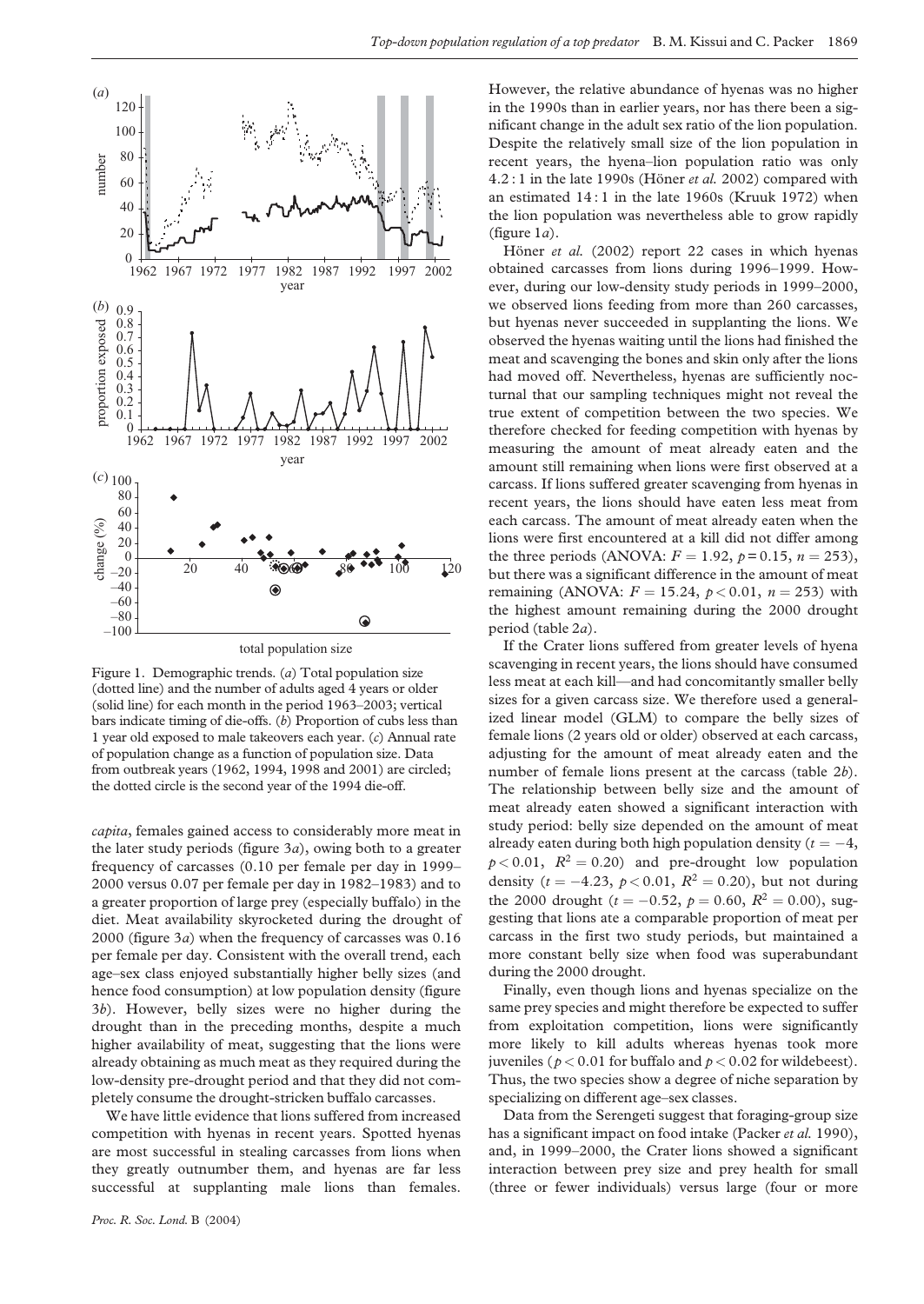<span id="page-3-0"></span>

Figure 2. Relationships between herbivore and lion population sizes, 1964–2001. (a) Number of zebra and wildebeest, combined into a single measure with 1 zebra = 1.35 wildebeest, each dry season. (b) Wildebeest equivalents each wet season. (c) Number of buffalo each dry season. (d) Buffalo each wet season.

|                                                                |  |  |  | Table 1. Estimated selection indices and prey preferences for the Ngorongoro Crater lions during the three intensive study |  |  |  |
|----------------------------------------------------------------|--|--|--|----------------------------------------------------------------------------------------------------------------------------|--|--|--|
| periods. Scavenged carcasses were excluded from this analysis. |  |  |  |                                                                                                                            |  |  |  |
|                                                                |  |  |  |                                                                                                                            |  |  |  |

|                               | prey  | population                                           |                | carcass | selection   | standardized |             |          |      |                       |
|-------------------------------|-------|------------------------------------------------------|----------------|---------|-------------|--------------|-------------|----------|------|-----------------------|
|                               |       | population proportion carcasses proportion           |                |         | ratio       | ratio        | s.e.        |          |      |                       |
| prey species                  | (n)   | $(\pi_i)$                                            | $(u_i)$        | $(o_i)$ | $(\hat{w})$ | $(B_i)$      | $(\hat{w})$ | $\chi^2$ |      | $p$ -value preference |
| 1982–1983 (high lion density) |       |                                                      |                |         |             |              |             |          |      |                       |
| zebra                         | 4258  | 0.159                                                | 34             | 0.234   | 1.471       | 0.287        | 0.191       | 6.10     | 0.01 | $\ddot{}$             |
| w/beest                       | 18450 | 0.691                                                | 85             | 0.586   | 0.849       | 0.166        | 0.056       | 7.41     | 0.01 |                       |
| buffalo                       | 1498  | 0.056                                                | 18             | 0.124   | 2.214       | 0.432        | 0.341       | 12.69    | 0.00 | $\ddot{}$             |
| gazelle                       | 2507  | 0.094                                                | 8              | 0.055   | 0.588       | 0.115        | 0.258       | 2.55     | 0.11 | $\mathbf{0}$          |
| total                         | 26713 | 1                                                    | 145            | 1       | 5.121       | 1            |             |          |      |                       |
|                               |       | March 1999–April 2000 (low lion density–pre-drought) |                |         |             |              |             |          |      |                       |
| zebra                         | 4604  | 0.189                                                | 17             | 0.145   | 0.769       | 0.203        | 0.192       | 1.45     | 0.23 | $\mathbf{0}$          |
| w/beest                       | 12175 | 0.499                                                | 57             | 0.487   | 0.975       | 0.257        | 0.093       | 0.07     | 0.79 | $\Omega$              |
| buffalo                       | 4593  | 0.188                                                | 39             | 0.333   | 1.769       | 0.467        | 0.192       | 16.07    | 0.00 | $\ddot{}$             |
| gazelle                       | 3004  | 0.123                                                | $\overline{4}$ | 0.034   | 0.277       | 0.073        | 0.247       | 8.59     | 0.00 |                       |
| total                         | 24375 | 1                                                    | 117            |         | 3.791       | 1            |             |          |      |                       |
|                               |       | May-November 2000 (low lion density-drought)         |                |         |             |              |             |          |      |                       |
| zebra                         | 5465  | 0.247                                                | 24             | 0.180   | 0.731       | 0.089        | 0.151       | 3.16     | 0.08 | $\mathbf{0}$          |
| w/beest                       | 12338 | 0.557                                                | 34             | 0.256   | 0.459       | 0.056        | 0.077       | 49.10    | 0.00 |                       |
| buffalo                       | 1778  | 0.080                                                | 74             | 0.556   | 6.926       | 0.847        | 0.293       | 408.01   | 0.00 | $\ddot{}$             |
| gazelle                       | 2553  | 0.115                                                | 1              | 0.008   | 0.065       | 0.008        | 0.240       | 15.15    | 0.00 |                       |
| total                         | 22134 | 1                                                    | 133            |         | 8.181       | 1            |             |          |      |                       |

(Thomson's gazelle and Grant's gazelle are combined as 'gazelle'; w/beest, wildebeest).

individuals) feeding groups. Feeding-group size is the number of females (2 years or older) present at the kill, and prey size is the average live weight of prey. Compared to

smaller groups, large groups were better able to include large healthy prey in their diet (t-test,  $t_{0.05}$ : d.f. = 67,  $p < 0.01$ ). Thus, small groups may be restricted to large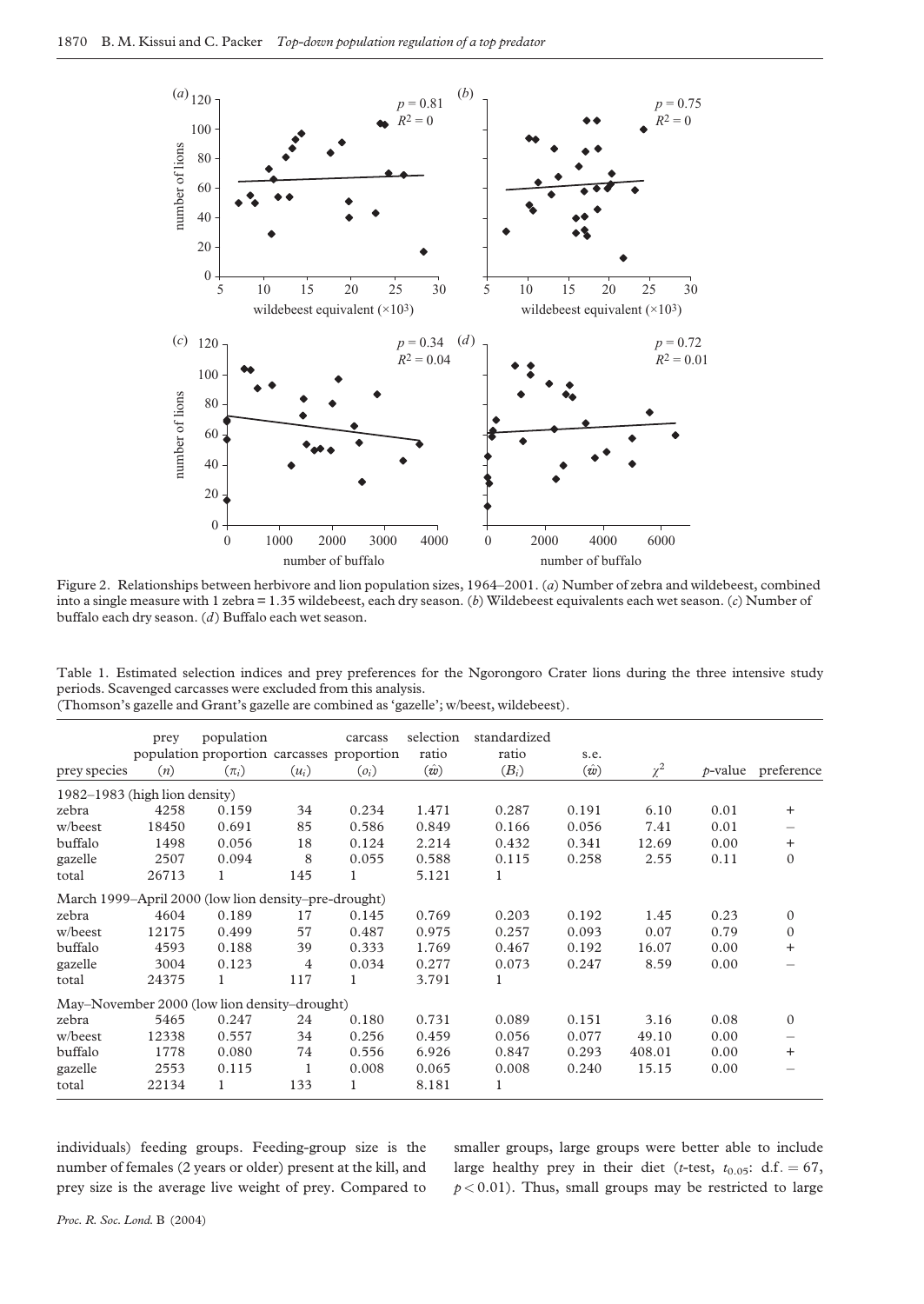<span id="page-4-0"></span>

Figure 3. Measures of food intake. (a) Food acquisition calculated as described in  $\S 2$ . Upper dashes indicate maximum food available; lower dashes represent the minimum; squares are the midpoints between the two limits. Bold numbers indicate the numbers of carcasses; italics indicate the number of female sightings. (b) Mean  $\pm$  s.e. for belly-size measurements during 1982–1983 and 1999–2000. Smaller numbers indicate more distended bellies and, hence, higher food intake. Cubs are designated by triangles and solid line, females by circles and dashed line, and males by diamonds and dotted line. Lions had significantly higher belly sizes in 1999–2000 than in 1982–1983 ( $p < 0.01$  for all tests).

prey in poor health, and any difference in foraging success between high and low population densities might result only from differences in foraging-group size. However, the number of females per carcass was greater at high population density than at low densities (table 2a). Thus the lions gained less food at high density despite foraging in larger groups, perhaps as a result of greater within-group feeding competition.

The long-term data suggest that the lions have been struck by four deadly disease outbreaks over the past 40 years. During the Stomoxys plague of 1962 more than 80% of the estimated population disappeared (Fosbrooke 1963). In 2001, six Crater lions were found dead between 7 January and 18 February, and 34% of the total population (population size before any disappearances,  $n = 61$ ) had died or disappeared by 5 April. Veterinary investigation determined that the die-off resulted from a combination of tick-borne disease and canine distemper virus (CDV) (T. Mlengeya, R. Koch, L. Munson and C. Packer, unpublished data). The population suffered similar declines in 1994 and 1997 (figure  $1a$ ), and [figure 4](#page-5-0) shows that the age-specific annual mortality for each of the three time periods was the same as for the 1994 CDV outbreak in the Serengeti (Roelke-Parker et al. 1996). Unfortunately, no veterinary investigations were permitted in the Crater between 1991 and 2001, so we lack diagnostic data from 1994 and 1997.

Incoming males typically kill small cubs, and the proportion of cubs exposed to male takeovers varied each year ([figure 1](#page-2-0)b). Owing to the small size of the Crater floor, there have been several periods when one or two large coalitions controlled the entire population, resulting in periods of extreme instability when they were finally replaced. Consequently, the overall population showed short-term drops during these peak-replacement years. For example, the strong upward trend in the population in the 1960s was temporarily reversed in 1968 when a large proportion of cubs was exposed to takeovers. Similarly, several takeovers occurred shortly after the population reached its all-time high in 1983, and the overall population dropped by 1984 though the adult population remained unchanged ([figure](#page-2-0) [1](#page-2-0)a). The proportion of cubs exposed to takeovers has increased in recent years as a result of the high adult mortality in 1994, 1997 and 2001. Several resident-male coalitions were ousted shortly after being reduced by disease; thus social factors amplified the effects of epidemics by increasing the incidence of infanticide.

Table 2. (a) Amount of meat already eaten, amount remaining and the mean number of females observed at each carcass during each study period. Values are mean  $\pm$  s.e. (b) GLM for female belly sizes during the high-population-density and the two lowpopulation-density periods.

| (a)                                                         |                               |                           |                                                               |
|-------------------------------------------------------------|-------------------------------|---------------------------|---------------------------------------------------------------|
| period                                                      | mean kg meat already<br>eaten | mean kg meat<br>remaining | mean number<br>of females<br>$(\geq 2$ years old)<br>observed |
| 1982–1983 ( $n = 75$ )                                      | $95.64 \pm 11.89^a$           | $53.63 \pm 11.72^{\rm a}$ | $6.23 \pm 0.43$                                               |
| March 1999–April 2000 (pre-drought) $(n = 72)$              | $72.85 \pm 8.64^a$            | $70.02 + 11.12^a$         | $2.65 \pm 0.17^{\rm a}$                                       |
| May–November 2000 (drought) $(n = 106)$                     | $104.78 + 12.46^a$            | $138.93 \pm 12.37$        | $2.69 \pm 0.13^a$                                             |
| (b)                                                         |                               |                           |                                                               |
| parameter                                                   | sum of squares                | $\boldsymbol{F}$          | p                                                             |
| number of $\geq$ 2-year-old females feeding at carcass      | 0.00                          | 2.02                      | 0.89                                                          |
| amount eaten before observer's arrival at carcass           | 3.72                          | 18.49                     | ${}_{0.01}$                                                   |
| study period                                                | 2.42                          | 6.01                      | ${}_{0.01}$                                                   |
| total females at carcass $\times$ time period               | 0.33                          | 0.83                      | 0.44                                                          |
| amount eaten before observer's arrival $\times$ time period | 2.00                          | 4.97                      | 0.01                                                          |

<sup>a</sup> Means not significantly different.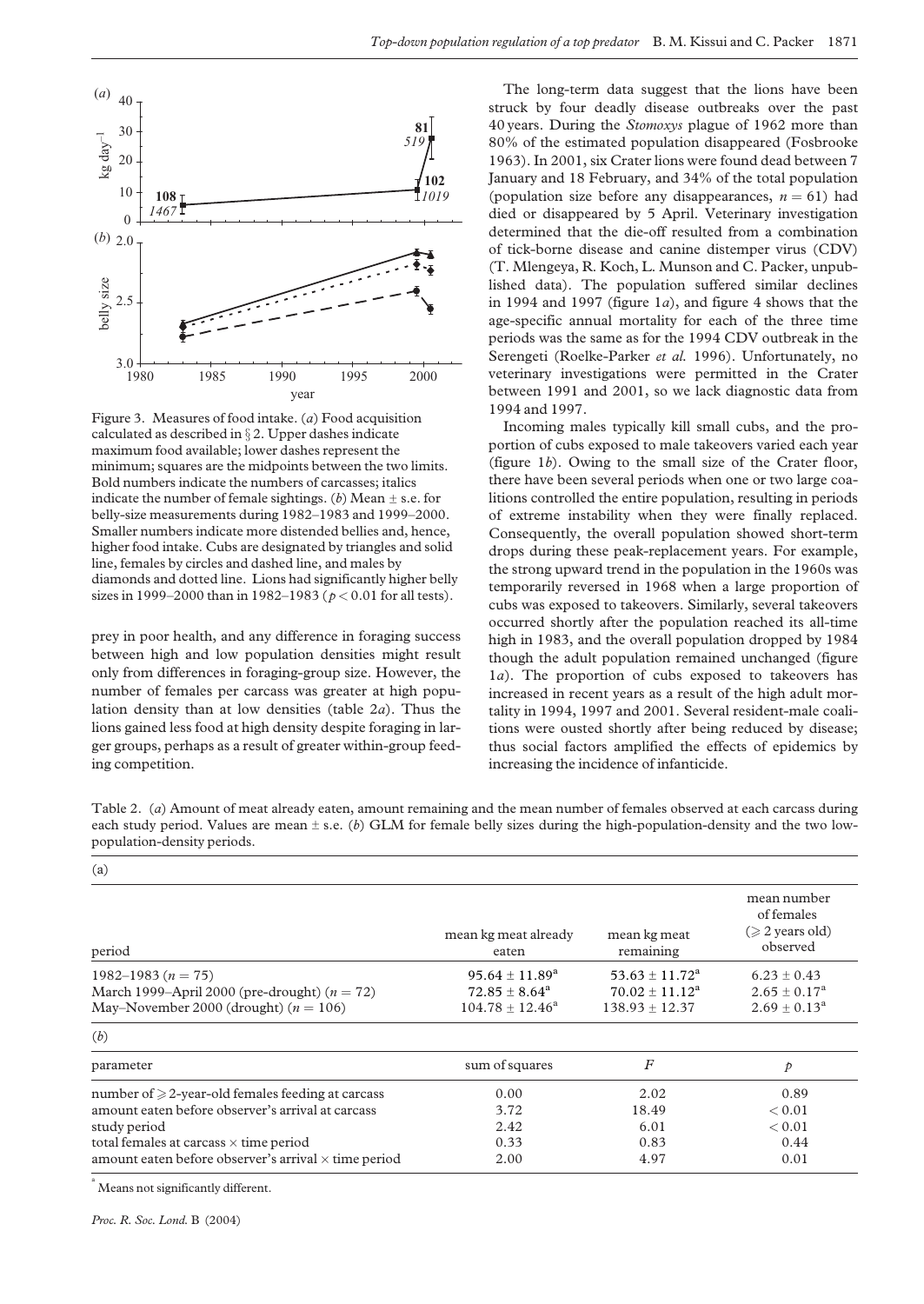<span id="page-5-0"></span>

Figure 4. Age-specific annual mortality during known and presumed disease outbreaks. Dotted lines indicate annual mortality during the 1994 CDV outbreak in the Serengeti, the 2001 CDV outbreak in Ngorongoro and the undiagnosed outbreaks in 1994 and 1997. The solid line in each graph shows the background age-specific mortality of the Serengeti and Ngorongoro lions for the period 1966–1995.

The lion population showed clear signs of densitydependent reproductive performance [\(figure 1](#page-2-0)c). Except for disease-outbreak years, population growth was always positive when the population was less than 60 individuals, but negative in nine out of 16 years when the population exceeded 60 animals. The population showed no sign of lowered reproductive performance over the past 10 years, increasing at the same density-dependent rate (in the absence of disease) as during the post-Stomoxys recovery period in the 1960s.

#### 4. DISCUSSION

The comprehensive long-term data on the Crater lions provide a unique opportunity to evaluate the importance of food limitation in population regulation. The maximum of 124 individuals in 1983 almost certainly reflects the upper limit of the carrying capacity. If the lion population subsequently declined owing to a drop in carrying capacity, the lions should have shown similar rates of food intake and demographic performance in the low-population-density years of 1999–2000 as in the high-density years of 1982– 1983. However, the lions enjoyed higher food intake and improved reproductive performance at lower population densities. In fact, the lions may have already fed at their maximum requirement in 1999, since their belly sizes were just as large as when meat was superabundant in the drought of 2000 ([figure 3](#page-4-0)b).

Kruuk (1972) found that the Crater lions stole more food from spotted hyenas than vice versa in the 1960s, and Hanby et al. (1995) found that the Crater lions obtained

21% of their prey biomass from hyenas while losing no edible biomass to hyenas in 1976–1977. Höner et al. (2002) suggested that the situation had changed by the late 1990s, but our data do not support their proposition. While large groups of hyenas may occasionally take kills from the Crater lions, we observed hyenas feeding on scraps only after the lions had left voluntarily. In fact, Höner et al.'s data confirm that lions usually surrender a carcass only after they have eaten their fill. In the hyena 'takeovers' that Höner et al. observed in detail, the lions had already eaten at least 13 kg per capita in 11 out of 16 cases. Since lions eat 8 kg per day when prey is superabundant (Packer et al. 1990) hyenas prevented lions from exceeding their daily requirement only five times during Höner et al.'s entire study. More importantly, if lions lost significant food to hyenas, lion belly sizes should have declined in recent years, but belly sizes were significantly greater in 1999– 2000 than in 1982–1983, and the relationship between belly size and the amount of carcass eaten was the same in 1982–1983 as in the pre-drought 1999–2000 period. Further, hyenas were far more numerous than lions in the 1960s (Kruuk 1972), yet the lion population increased eightfold from 1963 to 1975. Finally, there is scant evidence of 'exploitation competition' between lions and hyenas: lions preferentially feed on buffalo versus wildebeest for hyenas, and lions mostly capture adult buffalo and wildebeest whereas hyenas specialize on juveniles of these two species.

Disease therefore appears to be the only factor that has held the Crater lion population below its carrying capacity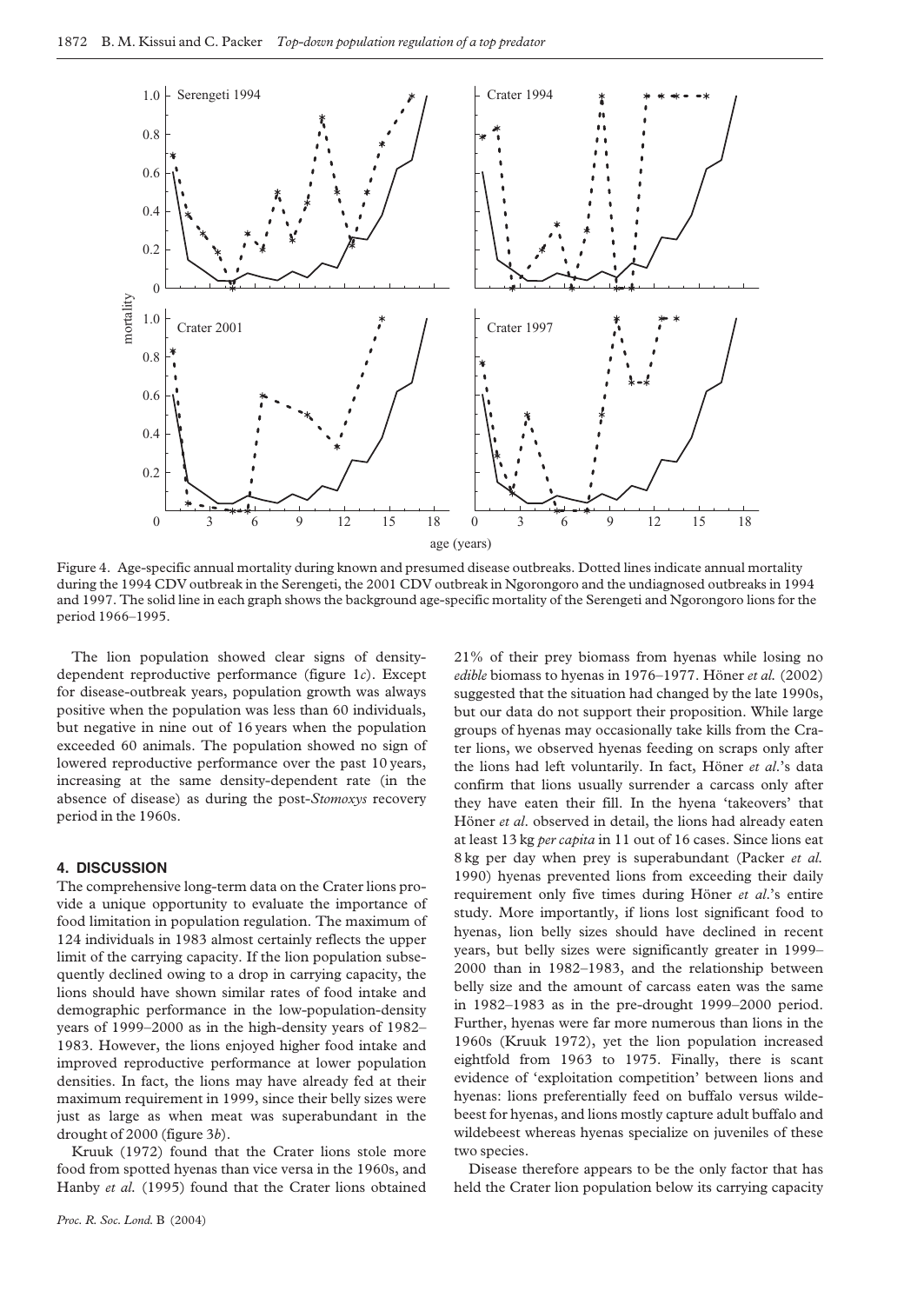for the past 10 years. The importance of disease is emphasized by the effects of the severe drought of 2000, which enabled the lions to gain access to extraordinary quantities of meat, but the population nevertheless suffered a dramatic decline at the beginning of 2001 owing to the CDV outbreak. The adult population declined strikingly during three distinct periods: 1994, 1997 and 2001. The 1994 die-off coincided with the severe CDV outbreak in the Serengeti (Roelke-Parker et al. 1996). The 1997 die-off coincided with the El Niño floods in East Africa; the Crater floor was impassable for approximately three months, thus we lack direct observations of morbidity and mortality. During each interim period, reproductive rates were sufficiently high that the population would have recovered at a similar rate to the recovery in 1963–1975 but for the sharp decline at the next die-off.

What could have caused disease to become more prevalent and/or harmful than in the 1970s and 1980s? We suggest two possibilities. First, the human population in the Ngorongoro Conservation Area has grown considerably over the past 20 years, especially in the highlands immediately surrounding the caldera. Larger human populations result in higher numbers of domestic dogs, the presumed reservoir of CDV in Northern Tanzania (Cleaveland et al. 2001), and larger populations can more readily sustain the infection. Second, the weather in East Africa was more variable in the 1990s than in the 1970s and 1980s, and all four lion die-offs coincided with drought or flood. The 1962 Stomoxys plague coincided with heavy floods that immediately followed a severe drought in 1961. The 1994 die-off followed a severe drought in 1993; the 1997 die-off coincided with the El Niño floods, and the 2001 CDV epidemic followed the drought of 2000. Drought may bring different host species into contact at water-holes, and flood may create conditions favourable for pathogens. Regardless of the precise cause, these frequent outbreaks provide important insights into the likely future of many other small genetically vulnerable carnivore populations. While natural geographical barriers have largely isolated the Crater lions, most other carnivore populations have only recently become fragmented owing to habitat loss. Our data clearly show that endangered populations can remain at serious risk even with a large stable food supply and no real threats from competing species.

Research was funded by NSF grants LTREB 9903416 and EF 0225453. The authors thank the Tanzania Wildlife Research Institute and the Ngorongoro Conservation Area Authority, in particular Dr C. Mlingwa and E. B. Chausi, for facilitating field research, and M. Craft, D. Ikanda, D. Smith, P. West, B. Wachter, O. Höner, V. Runyoro and G. Hopcraft for assistance and discussion. B.M.K. thanks the NCAA rangers and the Ngorongoro Sopa Lodge for field support and the MacArthur Fellowship Program at the University of Minnesota.

#### **REFERENCES**

- Acevedo-Whitehouse, K., Gulland, F., Greig, D. & Amos, W. 2003 Inbreeding: disease susceptibility in California sea lions. Nature 422, 35.
- Anderson, R. M. & May, R. M. 1991 Infectious diseases of humans. Oxford Science Publications.
- Bertram, B. C. R. 1975 Weights and measures of lions. E. Afr. Wildl. 7. 13, 141-143.
- Burrows, R., Hofer, H. & East, M. L. 1994 Demography, extinction and intervention in a small population: the case of the Serengeti wild dogs. Proc. R. Soc. Lond. B 256, 281–292.
- Cairns, S. J. 1990 Social behavior within prides of lions (Panthera leo). PhD dissertation, Cornell University Ithaca, NY, USA.
- Caro, T. M. & Laurenson, M. K. 1994 Ecological and genetic factors in conservation: a cautionary tale. Science 263, 485–486.
- Cleaveland, S., Laurenson, M. K. & Taylor, L. H. 2001 Diseases of humans and their domestic mammals: pathogen characteristics, host range and the risk of emergence. Phil. Trans. R. Soc. Lond. B 356, 991–999. (DOI 10.1098/rstb. 2001.0889.)
- Cooper, S. M. 1991 Optimal hunting group size: the need for lions to defend their kills against loss to spotted hyenas. Afr. J. Ecol. 29, 130–136.
- Crabtree, R. L. & Sheldon, J. W. 1999 Coyotes and canid coexistence in Yellowstone. In Carnivores in ecosystems: the Yellowstone experience (ed. T. W. Clark, A. P. Curlee, S. C. Minta & P. M. Kareiva), pp. 127–163. New Haven, CT: Yale University Press.
- Creel, S. 2001 Four factors modifying the impact of competition on carnivore population dynamics, as illustrated by African wild dogs, Lycaon pictus. Conserv. Biol. 15, 74–79.
- Durant, S. M. 2000 Living with the enemy: predator avoidance of hyenas and lions by cheetahs in the Serengeti. Behav. Ecol. 11, 624–632.
- Estes, R. D. 2002 Ngorongoro Crater ungulate study (1996– 1999) final report to the Ngorongoro Conservation Area Authority, part 1.
- Fosbrooke, H. 1963 The Stomoxys plague in Ngorongoro 1962. E. Afr. Wildl. J. 1, 124–126.
- Hanby, J. P., Bygott, J. D. & Packer, C. 1995 Ecology, demography, and behavior of lions in two contrasting habitats: Ngorongoro Crater and the Serengeti plains. In Serengeti II: dynamics, management and conservation (ed. A. R. E. Sinclair & P. Arcese), pp. 315–331. University of Chicago Press.
- Holmes, J. C. 1982 Impact of infectious disease agents on the population growth and geographical distribution of animals. In Population biology of infectious diseases (ed. R. M. Anderson & R. M. May), pp. 37–51. New York: Springer.
- Höner, O. P., Wachter, B., East, M. L. & Hofer, H. 2002 The response of spotted hyenas to long-term changes in the prey populations: functional response and interspecific kleptoparasitism. *J. Anim. Ecol.* **71**, 236-246.
- Kissui, M. B. 2001 Demographic status of the African lion (Panthera leo) population in the Ngorongoro Crater, Tanzania. MS thesis, University of Dar es Salaam, Tanzania.
- Krebs, C. J. 1995 Two paradigms of population regulation. Wildl. Res. 22, 1–10.
- Kruuk, H. 1972 The spotted hyena. University of Chicago Press.
- Laurenson, M. K. 1995 Implication of high-offspring mortality for cheetah population dynamics. In Serengeti II: dynamics, management and conservation (ed. A. R. E. Sinclair & P. Arcese), pp. 385–399. University of Chicago Press.
- Manly, B. F. J., McDonald, L. L. & Thomas, D. L. 1993 Resource selection by animals: statistical design and analysis for field studies. London: Chapman & Hall.
- Mduma, S. A. R., Sinclair, A. R. E. & Hilborn, R. 1999 Food regulates the Serengeti wildebeest: a 40-year record. J. Anim. Ecol. 68, 1101–1122.